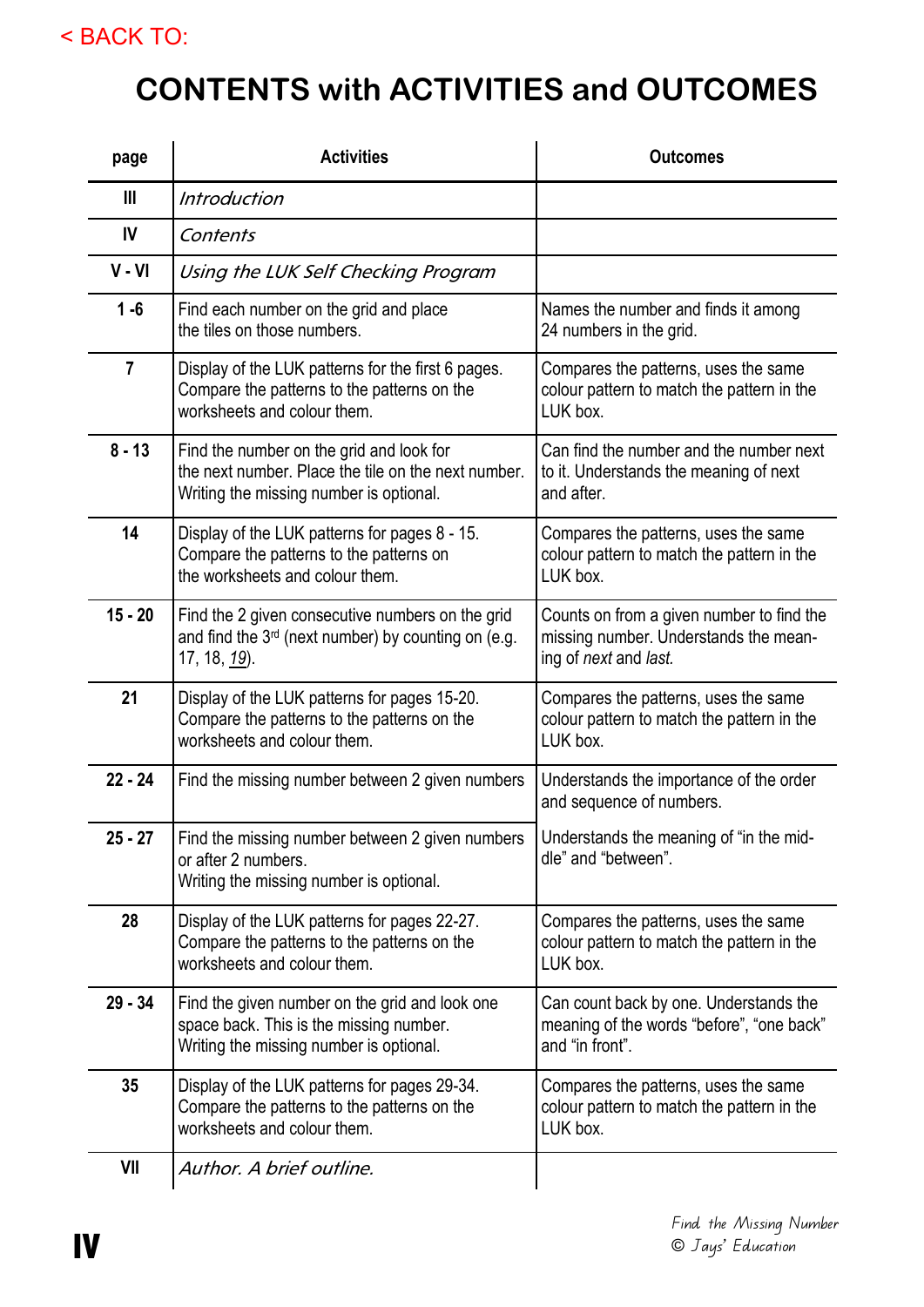

© Jays' Education **1**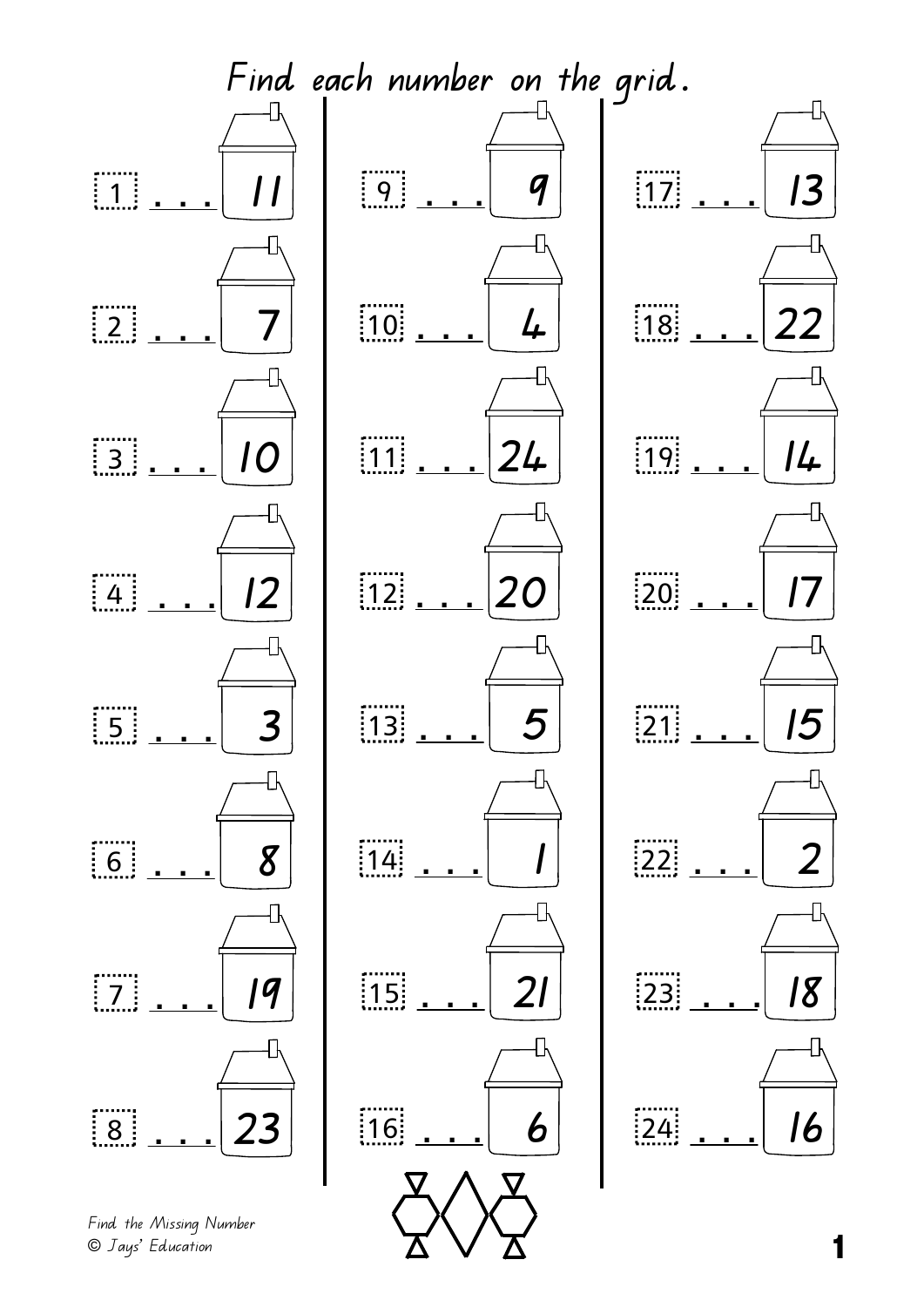

© Jays' Education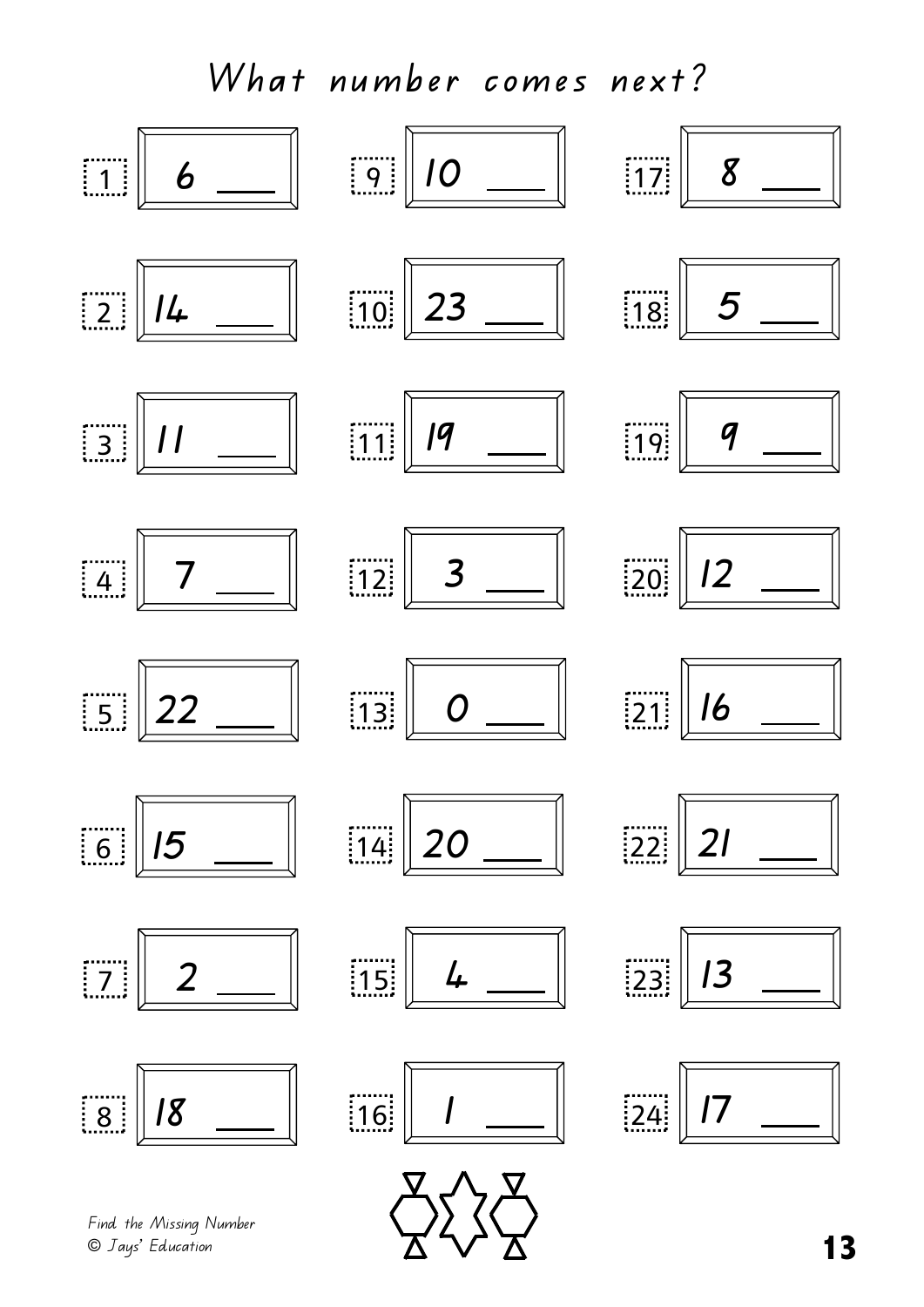**What number comes next?**